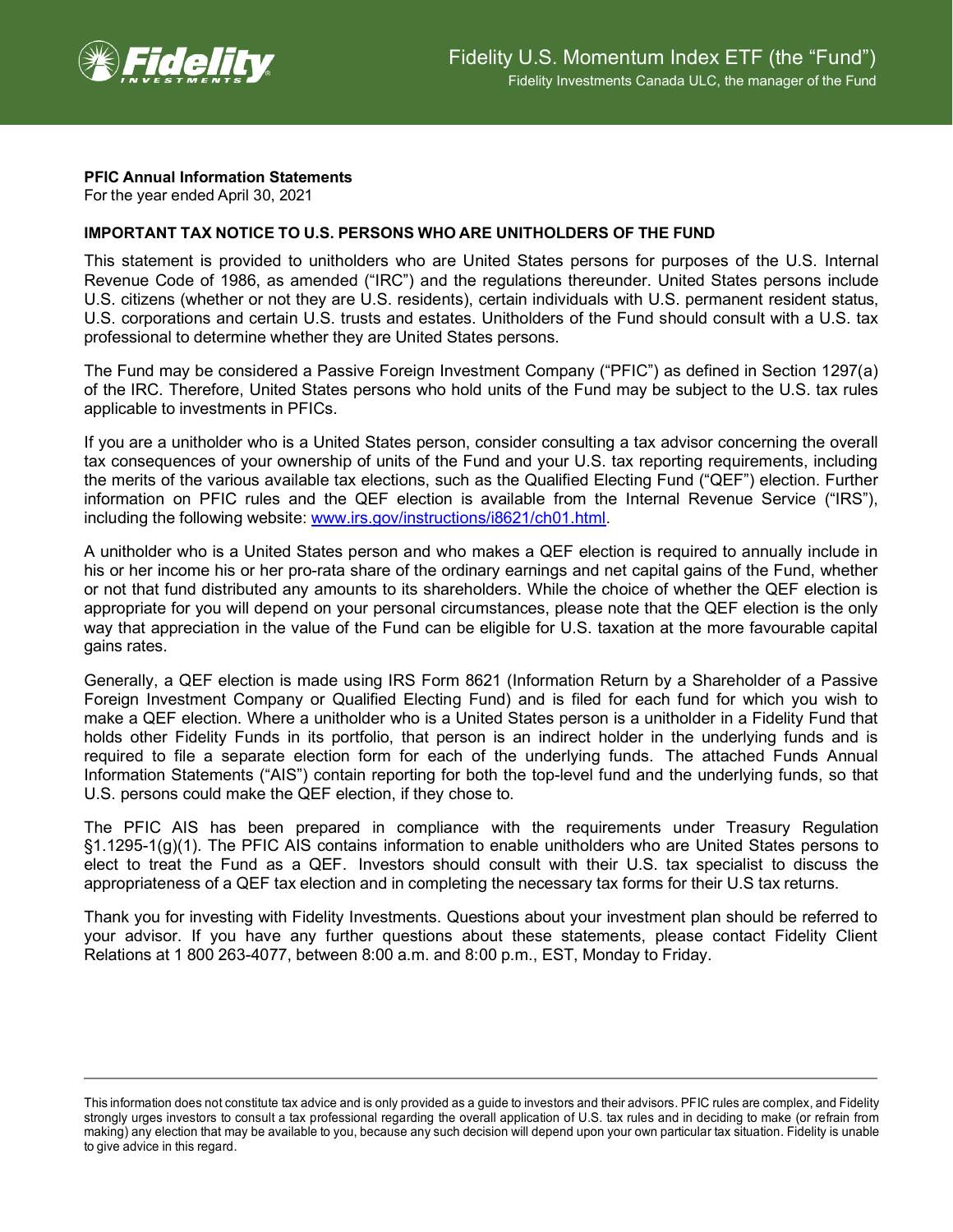

## **PFIC Annual Information Statements (US\$)**

For the Fund's PFIC taxation year ended April 30, 2021

- 1. This Information Statement applies to the PFIC taxation year of Fidelity U.S. Momentum Index ETF (the "Fund") commencing on June 05, 2020 and ending on April 30, 2021.
- 2. The per-unit, per-day amounts of ordinary earnings and net capital gains of the Fund and it's lower-tier Fund(s) as applicable, for the period specified in paragraph (1) are provided in the table:

| <b>FIDELITY FUND HELD DIRECTLY</b>                         |                                       |                                      | <b>ORDINARY</b><br><b>EARNINGS \$</b>            | <b>NET CAPITAL</b><br><b>GAIN \$</b>         |
|------------------------------------------------------------|---------------------------------------|--------------------------------------|--------------------------------------------------|----------------------------------------------|
| Fidelity U.S. Momentum Index ETF                           |                                       |                                      | 0.00336125                                       | 0.00000000                                   |
| <b>FIDELITY LOWER-TIER FUNDS HELD</b><br><b>INDIRECTLY</b> | <b>ORDINARY</b><br><b>EARNINGS \$</b> | <b>NET CAPITAL</b><br><b>GAIN \$</b> | <b>FUND'S U.S. TAX YEAR</b><br><b>COMMENCING</b> | <b>FUND'S U.S. TAX</b><br><b>YEAR ENDING</b> |

To determine your pro-rata share of the amounts of ordinary earnings and net capital gains of the Fund and each of its lower-tier fund(s) held directly and indirectly, as applicable, multiply the per-unit per-day amounts indicated above by the number of units of the Fund held and the number of days you held the units during the Fund's PFIC taxation year.

Here is an example to illustrate the calculation using the per-unit, per-day factors.

You own 100 units of Fund A from the period May 1, 2020 through October 31, 2020. You purchased an additional 100 units of Fund A on November 1, 2020. You did not sell any units of the Fund at any time during the year. Fund A has a PFIC taxation year end of April 30, 2021.

The Fund's ordinary earnings were \$0.001 per unit, per day.

Result: Your ordinary earnings for 2021 of the directly held fund are  $($0.001 * 183 \text{ days} * 100) + ($0.001 * 180 \text{ days} * 200) = $54.30$ 

Use the same calculation method in the example above, to determine your pro-rata share of the amounts of ordinary earnings and capital gains for any applicable lower-tier Fund(s).

3. The per-unit amounts of cash and fair market value of other properties distributed or deemed distributed by the Fund during the period specified in paragraph(1) are provided in the below chart.

| <b>PAYMENT DATE</b> | <b>CASH/PROPERTY</b><br><b>DISTRIBUTIONS (\$)</b> |
|---------------------|---------------------------------------------------|
| December 31, 2020   | 0.06527092                                        |
| <b>TOTAL</b>        | 0.06527092                                        |